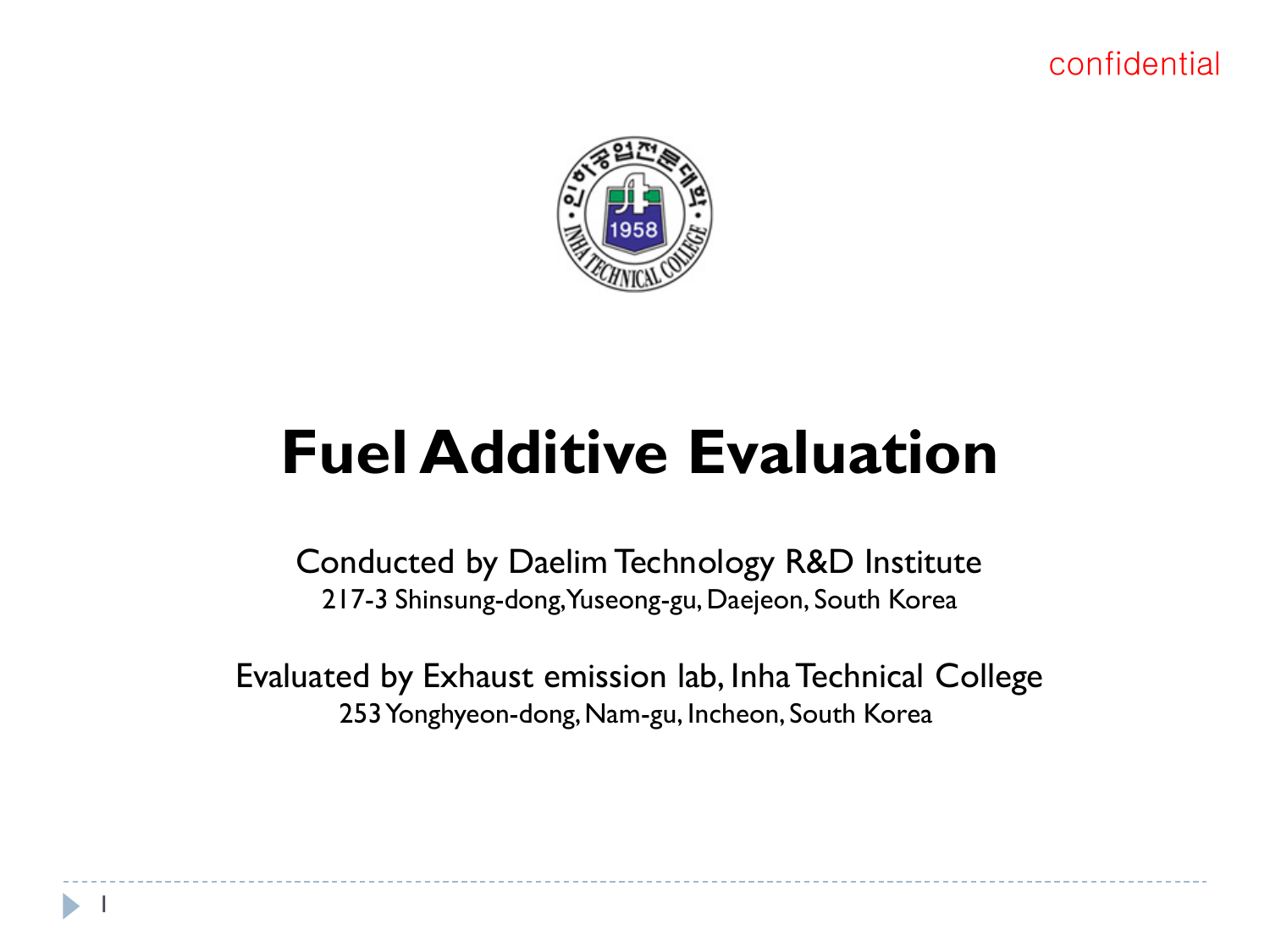# **Test Overview**

## **Purpose**

- $\checkmark$  Evaluating the effect of S-Cocktail on fuel efficiency
- $\checkmark$  Evaluating the effect of S-Cocktail on exhaustion gas

### **Date**

- 12th Dec ~ 18th Dec 2014
	- Initial condition test 12th Dec  $2014$
	- S-Cocktail injection start 12th Dec 2014
	- Evaluating the effect of S-Cocktail 18th Dec 2014

#### **Test Car**

- $\checkmark$  Hyundai NF Sonata Gasoline 2.0 L
	- 92,000 km aged
- $\sqrt{ }$  Test Condition
	- Dyno Test with 1591 kg, Inertia weight

## **Test Mode**

- Constant Speed Mode
	- $\rightarrow$  40 ~ 70 km/h, Increasing 10 km/h (4th gear)
	- $60 \sim 120$  km/h, Increasing 10 km/h (5th gear)
- $\checkmark$  CVS 75 Mode (equivalent to FTP 75 Mode)
	- Hot -start (Pre-warmed)

## **Test Method**

- $\checkmark$  After evaluating the initial condition, S-Cocktail was injected and performed 300 km, Field aging
- $\checkmark$  After Field aging, S-Cocktail was injected and performed evaluation.
	- ▶ S-Cocktail was injected through air duct.

#### **Data Analysis**

 $\checkmark$  1-second modal analysis

1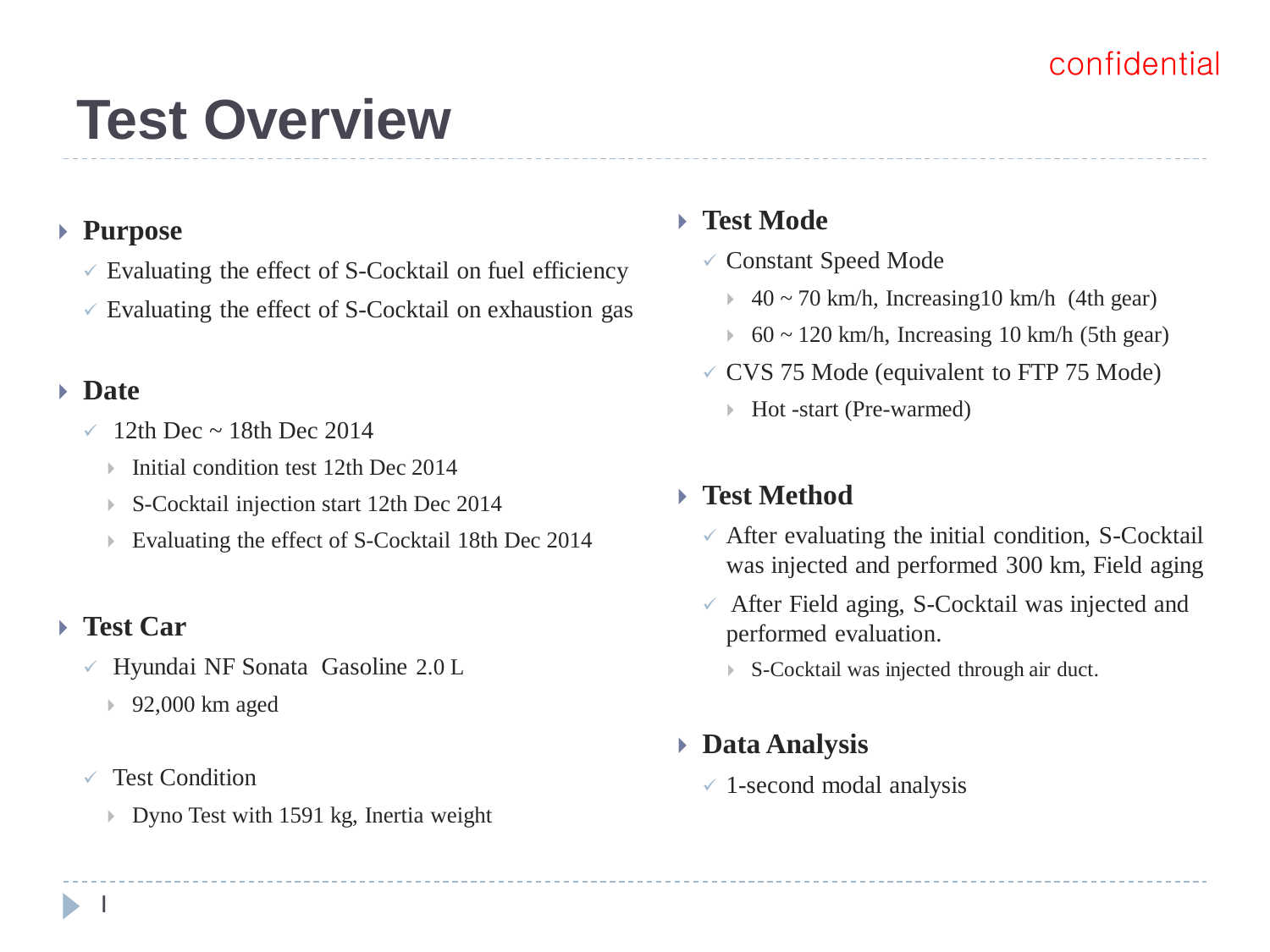# View of experiment

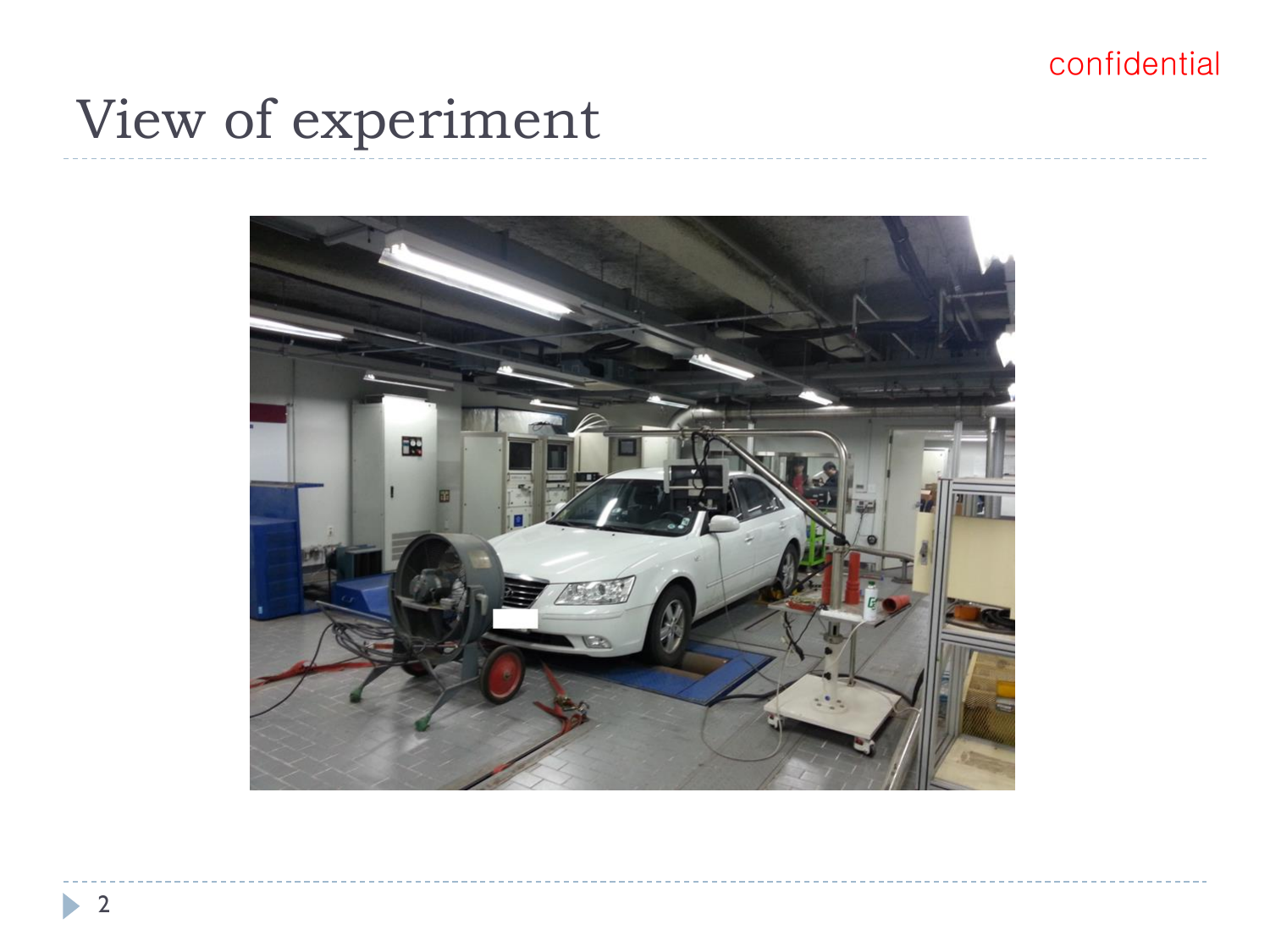# **Constant speed fuel economy test results**

## confidential

#### **For the 4th speed**

| Speed [km/h]                  | 40       | 50          | 60          |          |
|-------------------------------|----------|-------------|-------------|----------|
| Baseline FE $[km/l]$ (a)      | 16.9     | 16.0        | 15.1        | 14.2     |
| <b>Additive FE [km/l]</b> (b) | 19.4     | <b>17.8</b> | <b>16.7</b> | 15.3     |
| %Difference<br>$=(b-a)/a$     | $+14.6%$ | $+11.4%$    | $+10.6%$    | $+7.9\%$ |

#### **For the 5th speed**

| Speed [km/h]              | 60          | 70          | 80       | 90      | 100      | 110      | 120      |
|---------------------------|-------------|-------------|----------|---------|----------|----------|----------|
| Baseline FE [km/l]        | 16.5        | 15.6        | 14.6     | 13.5    | 12.4     | 11.1     | 9.8      |
| <b>Additive FE [km/l]</b> | <b>17.6</b> | <b>16.8</b> | 15.7     | 14.6    | 13.2     | 12.4     | 11.3     |
| %Difference<br>$=(b-a)/a$ | $+6.8\%$    | $+7.8%$     | $+7.9\%$ | $+8.2%$ | $+7.0\%$ | $+11.4%$ | $+15.4%$ |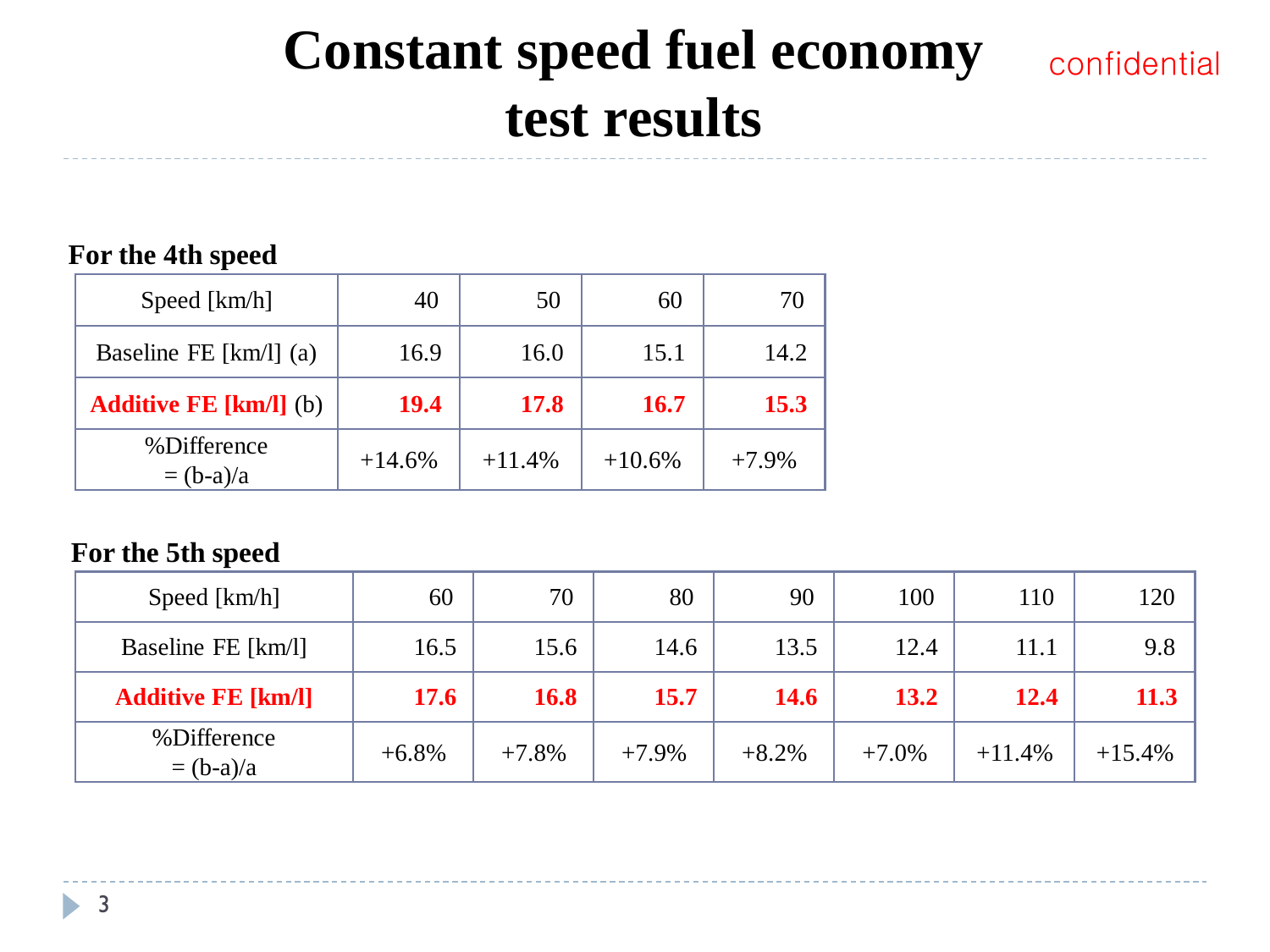## **Constant speed Fuel Economy Data**  for the 4th speed



confidential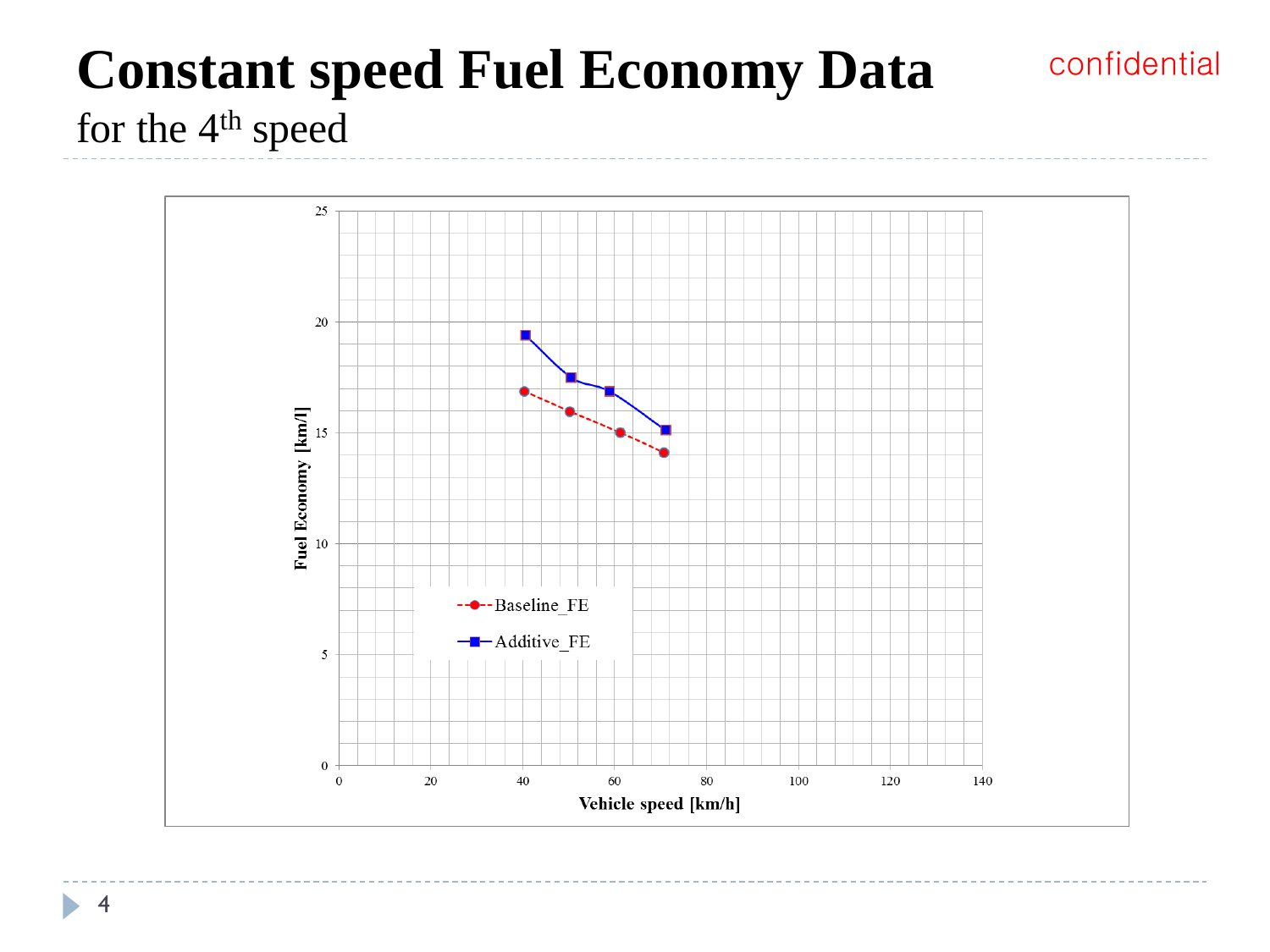## **Constant speed Fuel Economy Data**  for the 5th speed

confidential



5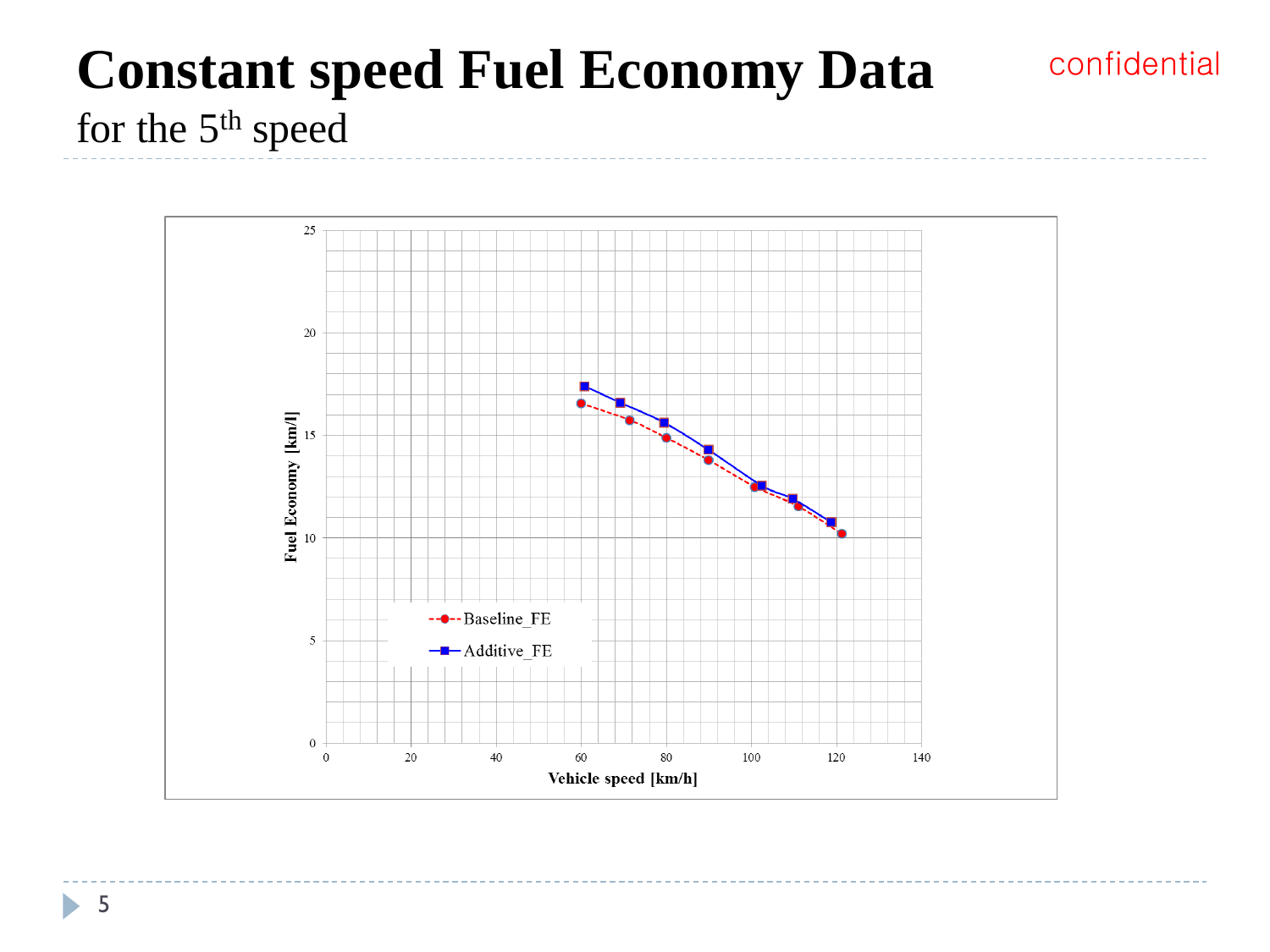## **CVS-75 mode test results**

|                            | HC    | CO    | <b>NOx</b> | CO <sub>2</sub> | F/E      |
|----------------------------|-------|-------|------------|-----------------|----------|
|                            |       | km/1  |            |                 |          |
| Baseline(a)                | 0.001 | 0.352 | 0.023      | 193.4           | 12.09    |
| Additive<br>injection (b)  | 0.001 | 0.393 | 0.012      | 194.3           | 12.03    |
| %Difference<br>= $(b-a)/a$ |       | 11.8% | $-48.7\%$  | 0.5%            | $-0.5\%$ |

b.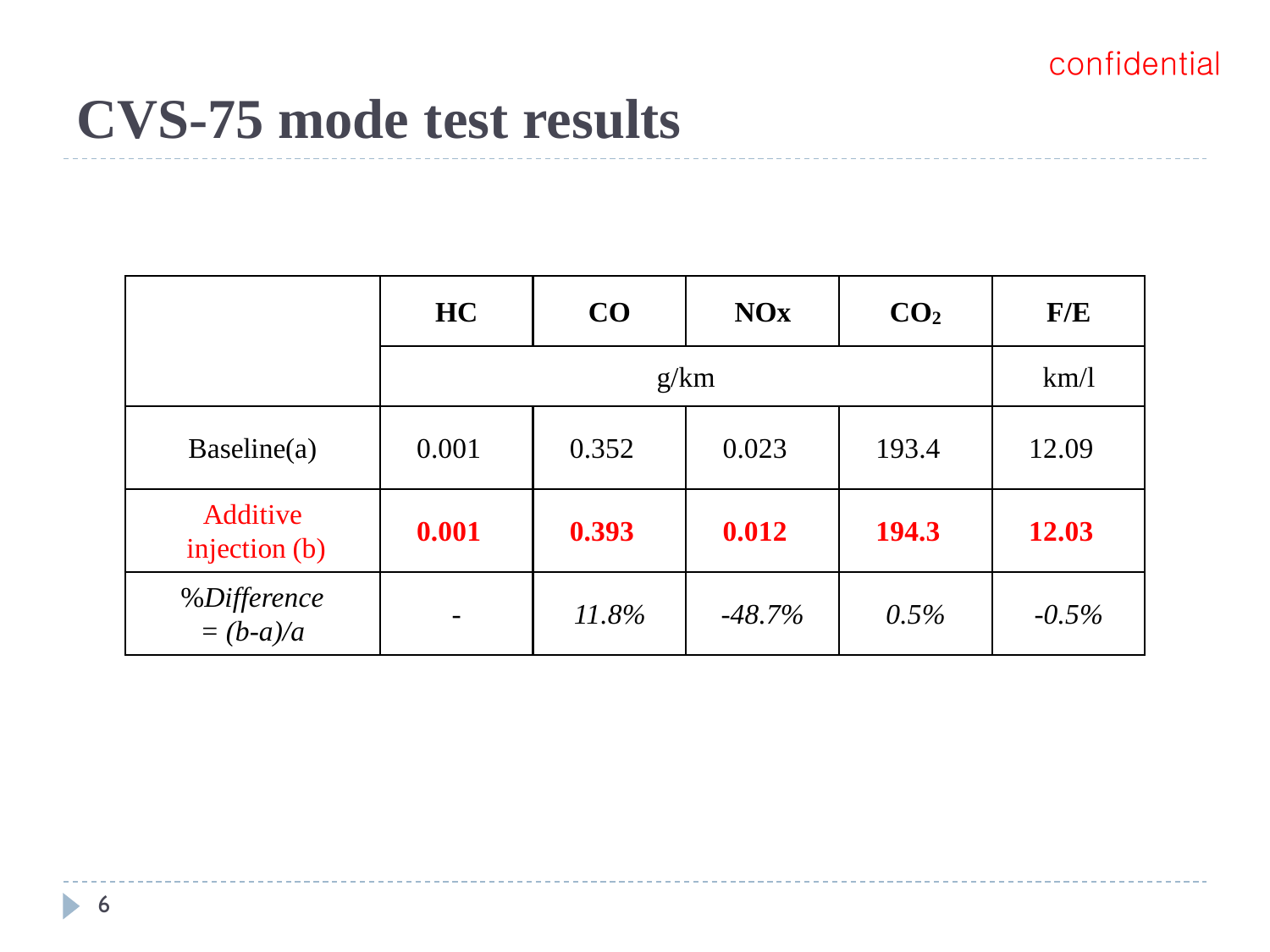## **Instant fuel economy trend** during CVS-75 mode driving

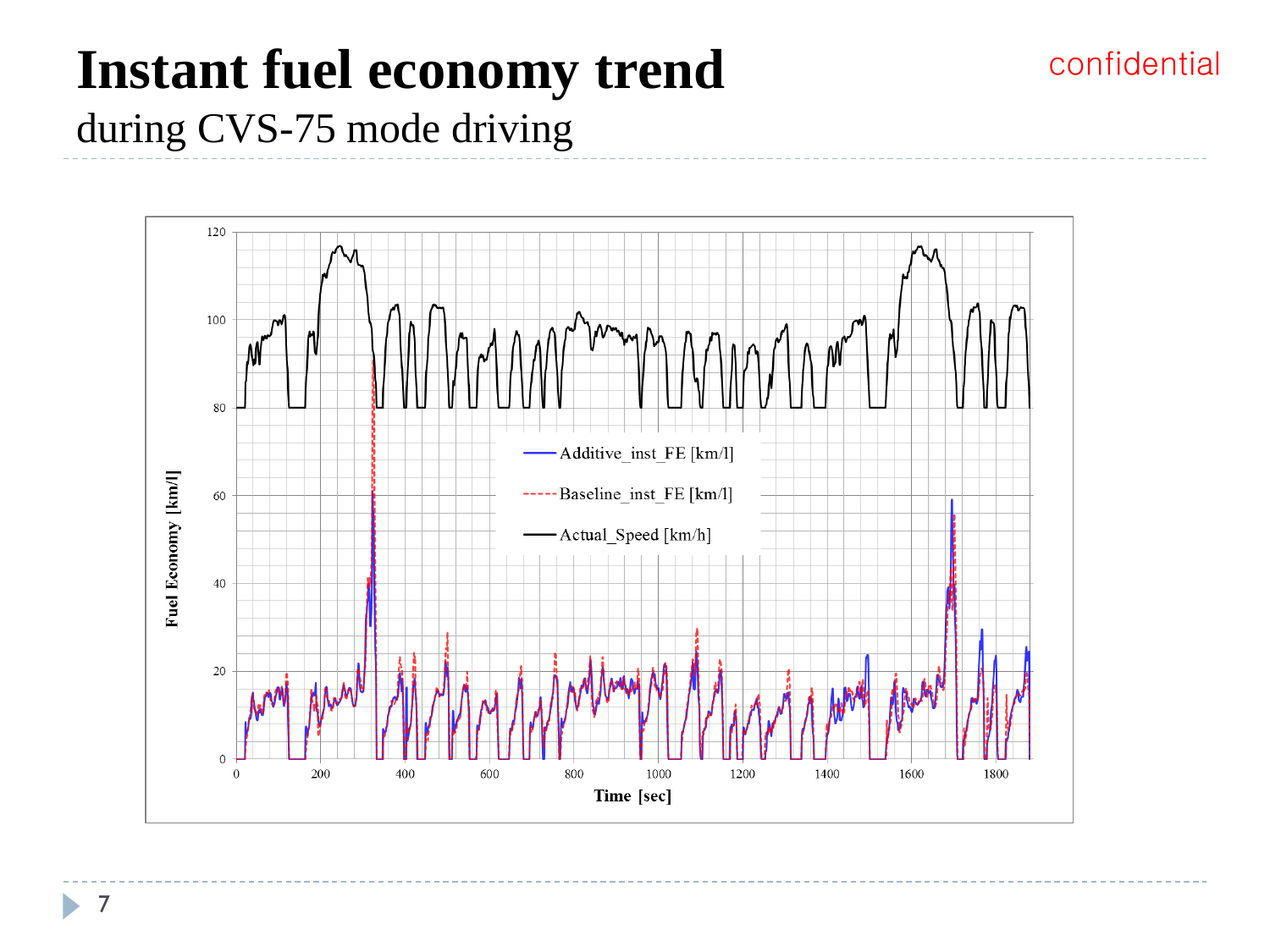# **CO emission trend** during CVS-75 mode driving



confidential

h,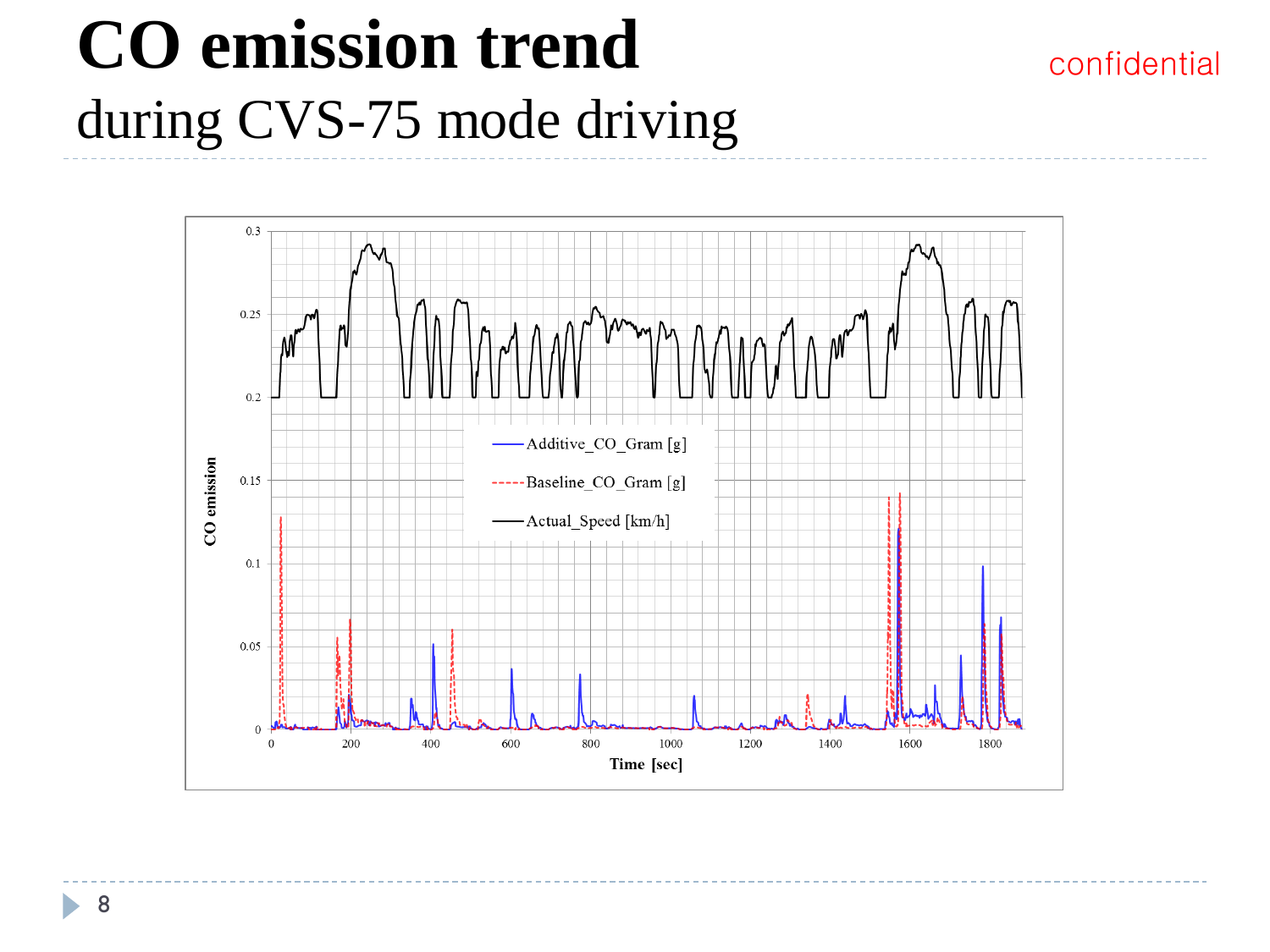# **NOx emission trend** during CVS-75 mode driving

confidential

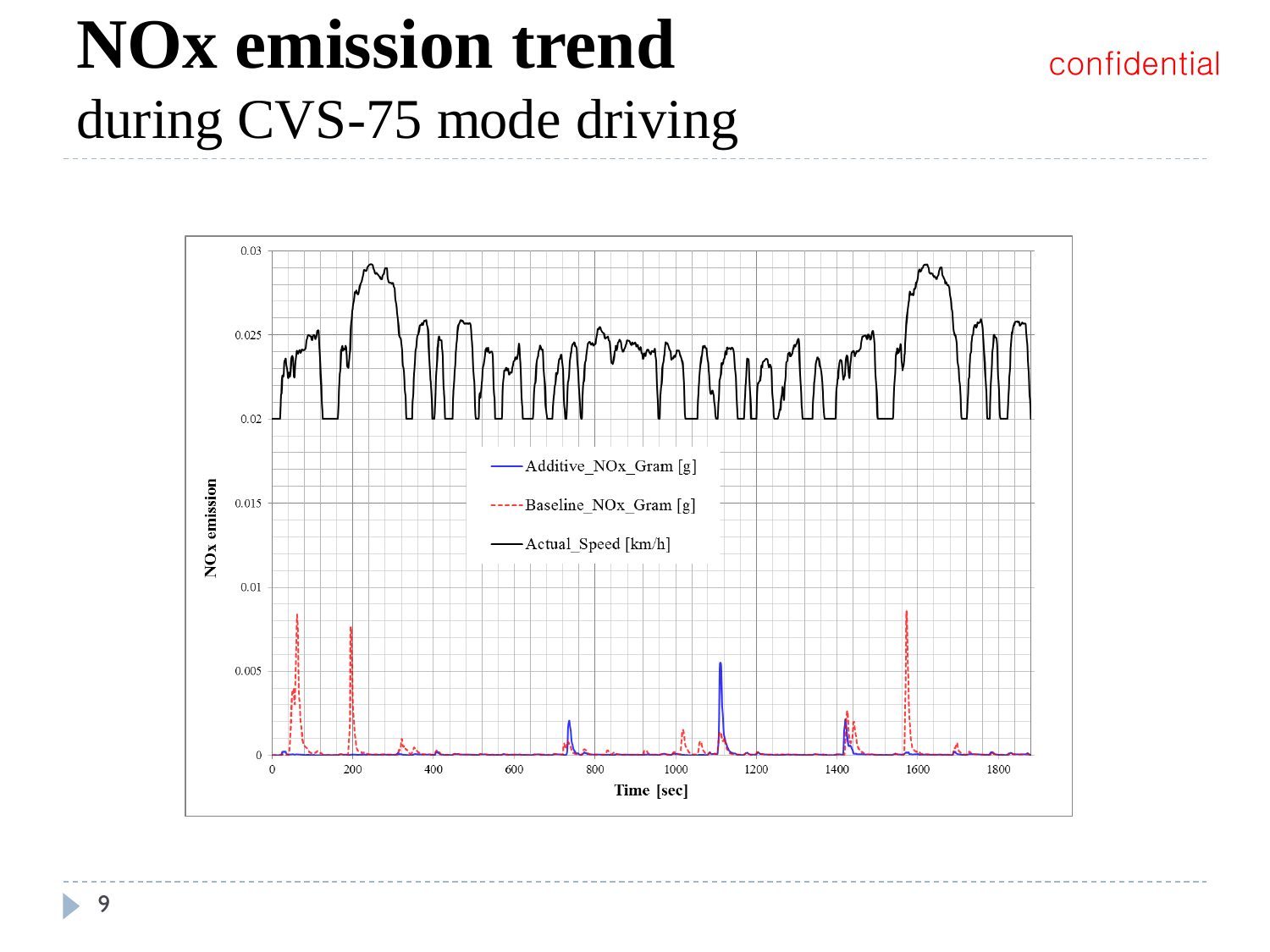# **Fuel consumption Data at Idling**

## confidential

 **(Neutral Gear)**

## during CVS 75 mode driving

|                 | Fuel consumption |
|-----------------|------------------|
|                 | [cc/sec]         |
| <b>Baseline</b> | 0.131            |
| Additive        | 0.135            |
| % difference    | $-3.1\%$         |